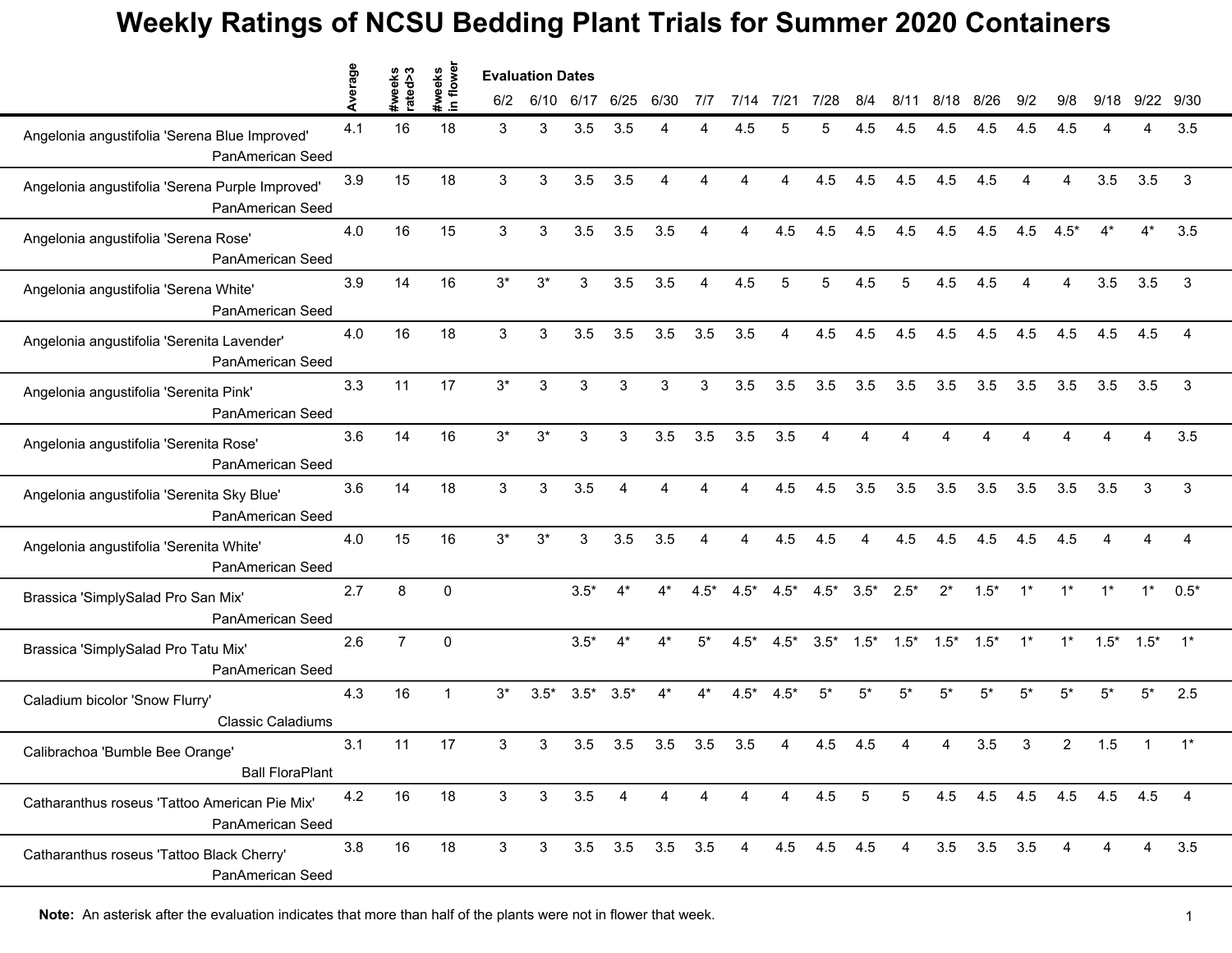|                                                                                             | erage |                   |                     |                | <b>Evaluation Dates</b> |      |                |       |     |                             |     |                |     |                |      |                |                        |              |                        |                |                |
|---------------------------------------------------------------------------------------------|-------|-------------------|---------------------|----------------|-------------------------|------|----------------|-------|-----|-----------------------------|-----|----------------|-----|----------------|------|----------------|------------------------|--------------|------------------------|----------------|----------------|
|                                                                                             |       | #weeks<br>rated>3 | in flower<br>#weeks | 6/2            | 6/10                    | 6/17 | 6/25           | 6/30  | 7/7 | 7/14 7/21                   |     | 7/28           | 8/4 | 8/11           | 8/18 | 8/26           | 9/2                    | 9/8          | 9/18                   | 9/22           | 9/30           |
| Catharanthus roseus 'Tattoo Blueberry'<br>PanAmerican Seed                                  | 3.5   | 11                | 18                  | 3              | 3                       | 3    | 3.5            | 3.5   | 3.5 | 3.5                         |     | 4.5            | 4.5 |                | 3.5  | 3.5            | 3.5                    | 3            | 3                      | 3              | 3              |
| Catharanthus roseus 'Tattoo Papaya'<br>PanAmerican Seed                                     | 4.0   | 15                | 18                  | 3              | 3                       | 3    | 3.5            | 3.5   | 3.5 | 4                           | 4.5 | 5              | 4.5 | 4.5            | 4.5  | 4.5            | 4.5                    | 4.5          | 4.5                    | $\overline{A}$ | 3.5            |
| Catharanthus roseus 'Tattoo Raspberry'<br>PanAmerican Seed                                  | 4.1   | 15                | 18                  | 3              | 3                       | 3    | 3.5            | 3.5   | 3.5 | 4                           | 4.5 | 4.5            | 5   | 5              | 4.5  | 4.5            | $\boldsymbol{\Lambda}$ | 4.5          | 4.5                    | 4.5            | 4              |
| Catharanthus roseus 'Tattoo Tangerine'<br>PanAmerican Seed                                  | 4.1   | 15                | 18                  | 3              | 3                       | 3    | 3.5            | 3.5   | 3.5 | 4                           | 4.5 | 5              | 5   | 5              | 4.5  | 4.5            | 4.5                    | 4.5          | 4.5                    |                | 3.5            |
| Catharanthus roseus 'Valiant Apricot Improved'<br>PanAmerican Seed                          | 4.4   | 16                | 18                  | 3              | 3                       | 3.5  | Δ              | 4     | 4.5 | 4.5                         | 5   | 5              |     | 5              |      | 5              | 5                      | 4.5          | 4.5                    | 4.5            | 4              |
| Catharanthus roseus 'Valiant Burgundy'<br>PanAmerican Seed                                  | 3.9   | 16                | 18                  | 3              | 3                       | 3.5  | 3.5            | 3.5   | 3.5 | $\overline{4}$              | 4.5 | 5              | 4.5 | 4.5            | 4    | Δ              | $\Delta$               | Δ            | $\boldsymbol{\Lambda}$ | Δ              | 3.5            |
| Catharanthus roseus 'Valiant Lilac'<br>PanAmerican Seed                                     | 4.0   | 16                | 18                  | 3              | 3                       | 3.5  | $\overline{4}$ | 4     | 4.5 | 4                           | 4.5 | 5              | 5   | 4.5            | 4    | Δ              |                        |              |                        | 4              | 3.5            |
| Catharanthus roseus 'Valiant Magenta'<br>PanAmerican Seed                                   | 4.2   | 16                | 18                  | 3              | 3                       | 3.5  | $\overline{4}$ | 4     | 4   | 4.5                         | 4.5 | 5              | 5   | 5              | 4.5  | 4.5            |                        |              |                        | 4.5            | $\overline{4}$ |
| Catharanthus roseus 'Valiant Orchid'<br>PanAmerican Seed                                    | 4.2   | 16                | 18                  | 3              | 3                       | 3.5  | 4              | Δ     |     | 4.5                         | 5   | 5              | 5   | 4.5            | 4.5  | 4.5            | 4.5                    |              |                        |                |                |
| Catharanthus roseus 'Valiant Punch'<br>PanAmerican Seed                                     | 4.1   | 15                | 18                  | 3              | 3                       | 3    | 3.5            | 3.5   | 3.5 | $\overline{4}$              | 4.5 | 5              | 5   | 5              | 4.5  | 4.5            | 4.5                    | 4.5          | 4.5                    | 4.5            | 4.5            |
| Celosia argentea var. argentea Spicata Group<br>'Sol Gekko Green'<br>PanAmerican Seed       | 3.9   | 14                | 17                  | 3              | 3                       | 3.5  | $\overline{4}$ | $4^*$ | 4   | 4.5                         | 4.5 | 5              | 5   | 4.5            | 4.5  | 4              | $\boldsymbol{\Lambda}$ | 3.5          | 3                      | 3.5            | 3              |
| Celosia argentea var. argentea Spicata Group<br>'Sol Lizzard Leaf'<br>PanAmerican Seed      | 3.4   | 15                | 18                  | 3              | 3.5                     | 3.5  | 3.5            | 4     | 4   | 3.5                         | 3.5 | 3.5            | 3.5 | 3.5            | 3.5  | 3.5            | 3.5                    | 3.5          | 3.5                    | 3              | 2.5            |
| Celosia argentea var. cristata [Plumosa Group]<br>'First Flame Purple'<br>PanAmerican Seed  | 3.6   | 13                | 18                  | 3              | 3                       | 3    | 3.5            | 3.5   | 3.5 | 3.5                         |     |                |     |                | 4.5  | 4.5            | 4.5                    |              | 3.5                    | 3              | 2              |
| Celosia argentea var. cristata [Plumosa Group]<br>'First Flame Red'<br>PanAmerican Seed     | 3.9   | 13                | 18                  | $\mathbf{3}$   | $\mathbf{3}$            | 3.5  | 4              | 4     | 4   | 4.5                         | 4.5 | 5 <sub>5</sub> |     | 4.5 4.5        | 4.5  | 4.5            | 4                      | 4            | 3                      | 3              | $\overline{2}$ |
| Celosia argentea var. cristata [Plumosa Group]<br>'First Flame Scarlet'<br>PanAmerican Seed | 3.2   | 13                | 17                  | 3 <sup>1</sup> |                         |      |                |       |     | 3.5 3.5 3.5 3.5 3.5 3.5 3.5 |     | $\overline{4}$ | 4.5 | $\overline{4}$ | 4.5  | $\overline{4}$ | 3.5                    | $\mathbf{3}$ | $\overline{2}$         | 1              | $0^*$          |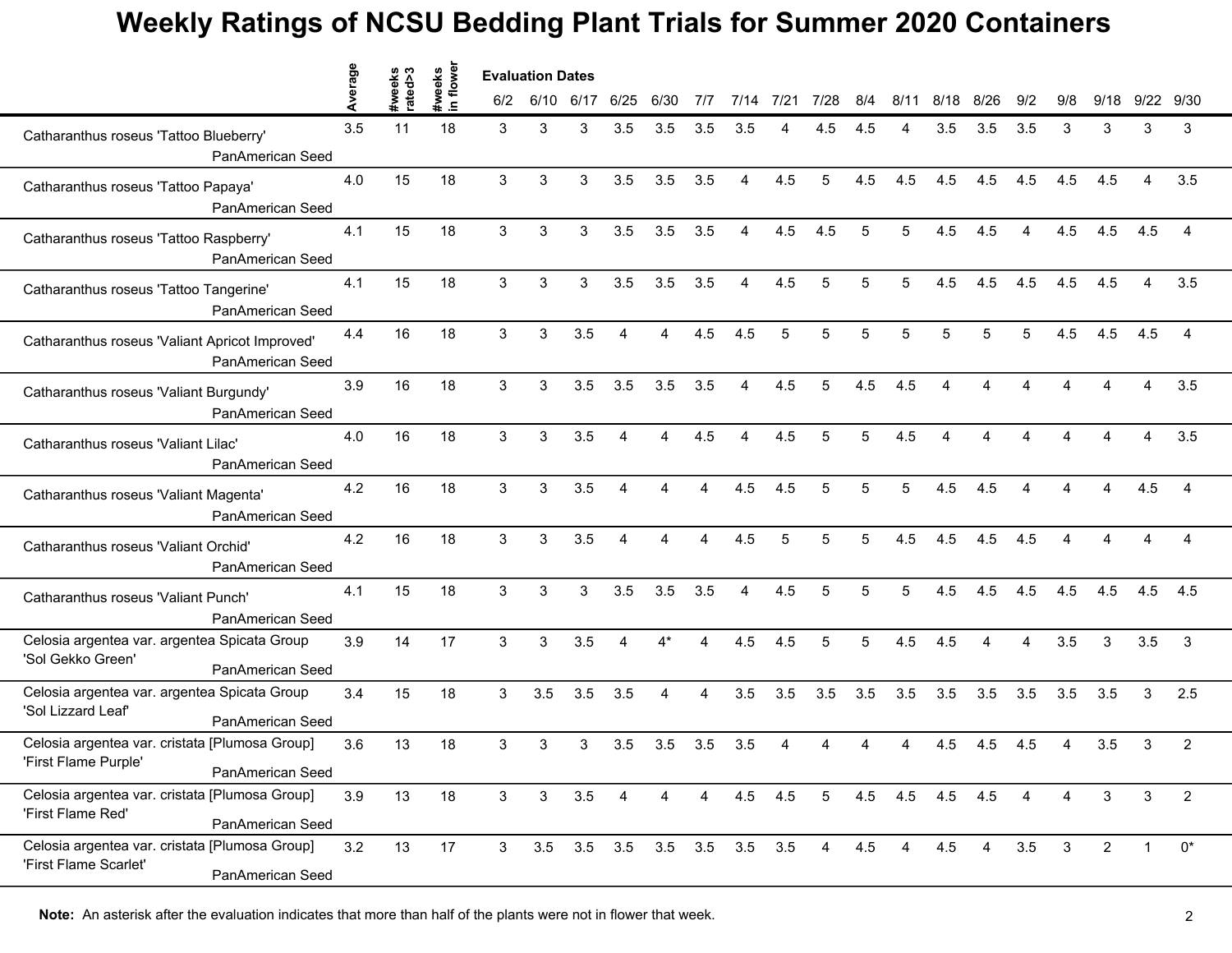|                                                                      | erage   |                   |                     | <b>Evaluation Dates</b> |       |        |                |                        |        |        |                |                 |      |                |                 |                |             |       |       |                                                                                                        |              |
|----------------------------------------------------------------------|---------|-------------------|---------------------|-------------------------|-------|--------|----------------|------------------------|--------|--------|----------------|-----------------|------|----------------|-----------------|----------------|-------------|-------|-------|--------------------------------------------------------------------------------------------------------|--------------|
|                                                                      |         | #weeks<br>rated>3 | #weeks<br>in flower | 6/2                     | 6/10  | 6/17   | 6/25           | 6/30                   | 7/7    | 7/14   | 7/21           | 7/28            | 8/4  | 8/11           | 8/18            | 8/26           | 9/2         | 9/8   | 9/18  | 9/22 9/30<br>2.5<br>$0^*$<br>4.5<br>Δ<br>3<br>4.5<br>4.5<br>4.5<br>3.5<br>4.5<br>3 <sup>1</sup><br>3.5 |              |
| Celosia argentea var. cristata [Plumosa Group]                       | 3.7     | 13                | 18                  | 3                       | 3.5   | 3.5    |                |                        |        | 4.5    | 4.5            | 4.5             | 4.5  |                |                 |                | 3.5         | 3     | 3     |                                                                                                        | 2            |
| 'First Flame Yellow Improved'<br>PanAmerican Seed                    |         |                   |                     |                         |       |        |                |                        |        |        |                |                 |      |                |                 |                |             |       |       |                                                                                                        |              |
| Delphinium elatum 'Dasante Blue'                                     | 2.1     | $\mathbf{1}$      | 4                   | $3*$                    | $3^*$ | $3^*$  | $3^*$          | $3^*$                  | $3^*$  | 3      | 3.5            | 3               | 3    | $2^*$          | $2^*$           | $1.5*$         | $1^*$       | $0^*$ | $0^*$ |                                                                                                        | $0^*$        |
| Kieft Seed                                                           |         |                   |                     |                         |       |        |                |                        |        |        |                |                 |      |                |                 |                |             |       |       |                                                                                                        |              |
| Echinacea 'Artisan Red Ombre'                                        | 4.0     | 15                | 10                  | $3^*$                   | 3*    | $3^*$  | $3.5*$         | $3.5*$                 | $3.5*$ | $3.5*$ | $4^*$          | 4               | 4.5  | 4.5            | 5               | 5              | 5           | 4.5   | 4.5   |                                                                                                        |              |
| <b>Kieft Seed</b>                                                    |         |                   |                     |                         |       |        |                |                        |        |        |                |                 |      |                |                 |                |             |       |       |                                                                                                        |              |
| Echinacea 'Artisan Soft Orange'                                      | 3.6     | 11                | 8                   | $3^*$                   | $3^*$ | $3^*$  | $3^*$          | $3^*$                  | $3^*$  | $3^*$  | $3.5*$         | $3.5*$          | $4*$ | 4              | 4.5             | 4.5            | 4.5         |       |       |                                                                                                        | 3.5          |
| Kieft Seed                                                           |         | 16                |                     |                         |       |        |                |                        |        |        |                |                 |      |                |                 |                |             |       |       |                                                                                                        |              |
| Impatiens walleriana 'Beacon Bright Red'<br>PanAmerican Seed         | 4.1     |                   | 17                  | $3^*$                   | 3     | 3.5    |                |                        |        |        | 4.5            | 5               |      |                | 4.5             |                |             |       | 4.5   |                                                                                                        |              |
| Impatiens walleriana 'Beacon Coral'<br>PanAmerican Seed              | 4.0     | 16                | 16                  | $3*$                    | $3^*$ | 3.5    | 4              | $\boldsymbol{\Lambda}$ | 4      | 4      | 4.5            | 4.5             | 4.5  | 5              | $\overline{4}$  | 4.5            | 4           |       |       |                                                                                                        | 3.5          |
| Impatiens walleriana 'Beacon Orange'<br>PanAmerican Seed             | 3.4     | 8                 | 18                  | 3                       | 3     | 3.5    | 4              | 4                      | 4      | 4.5    | 4.5            | 4               | 2.5  | 3              | 3               | 3.5            | 3           | 3     | 3     |                                                                                                        | 3            |
| Impatiens walleriana 'Beacon Rose'<br>PanAmerican Seed               | 4.4     | 16                | 18                  | 3                       | 3     | 3.5    | 4              | 4                      | 4.5    | 4.5    | 5              | 5               | 5    | 5              | 5               | 5              | 5           | 5     | 4.5   |                                                                                                        | 4.5          |
| Impatiens walleriana 'Beacon Salmon'<br>PanAmerican Seed             | 4.2     | 16                | 18                  | 3                       | 3     | 3.5    |                |                        |        | 4.5    |                | 5               |      | 4.5            | 4.5             | 4.5            |             | 4.5   |       |                                                                                                        |              |
| Impatiens walleriana 'Beacon Violet Shades'<br>PanAmerican Seed      | 4.4     | 16                | 17                  | $3*$                    | 3     | 3.5    | $\overline{4}$ | 4                      | 4.5    | 4.5    | 4.5            | 5               | 5    | 5              | 5               | 5              | 4.5         | 4.5   | 4.5   |                                                                                                        | 4.5          |
| Impatiens walleriana 'Beacon White'<br>PanAmerican Seed              | 3.6     | 13                | 14                  | $3^*$                   | $3^*$ | $3^*$  | 3.5            | 3.5                    | 3.5    | 3.5    | $\overline{4}$ | 4               | 4.5  | 4.5            | $\overline{4}$  | $\overline{4}$ | 3.5         | 3.5   | 3     |                                                                                                        |              |
| Impatiens walleriana 'Super Elfin Bright Orange'<br>PanAmerican Seed | 4.1     | 16                | 14                  | $3^*$                   | $3^*$ | $3.5*$ | $4^*$          | 4                      | Δ      | 4.5    | 5              | 4.5             | 4.5  | 4.5            | 4.5             | 4.5            |             |       |       |                                                                                                        | 3.5          |
| Impatiens walleriana 'Super Elfin XP White'<br>PanAmerican Seed      | 4.1     | 16                | 16                  | $3^*$                   | 3*    | 3.5    | 3.5            | 3.5                    |        |        | 4.5            | 5               |      |                | 4.5             | 4.5            |             |       | 4.5   |                                                                                                        |              |
| Lobelia ×speciosa 'Starship Blue'<br>Kieft Seed                      | $3.8\,$ | 13                | 14                  | $3^*$                   | $3^*$ |        | $3^*$ 3.5*     | $3.5\quad 3.5$         |        | 4      |                | 4.5 4.5 4.5 4.5 |      |                | $5\overline{)}$ | 5 <sub>5</sub> | 4.5         | 4     | 3.5   |                                                                                                        | 2.5          |
| Lobelia × speciosa 'Starship Burgundy'<br>Kieft Seed                 | 3.6     | 10                | 12                  | $3^*$                   | $3^*$ | $3^*$  | $3^*$          | $3^*$                  | $3^*$  | 3      | 4              | 4               |      | $\overline{4}$ | $\overline{4}$  |                | 4.5 4.5 4.5 |       | 4     |                                                                                                        | $\mathbf{3}$ |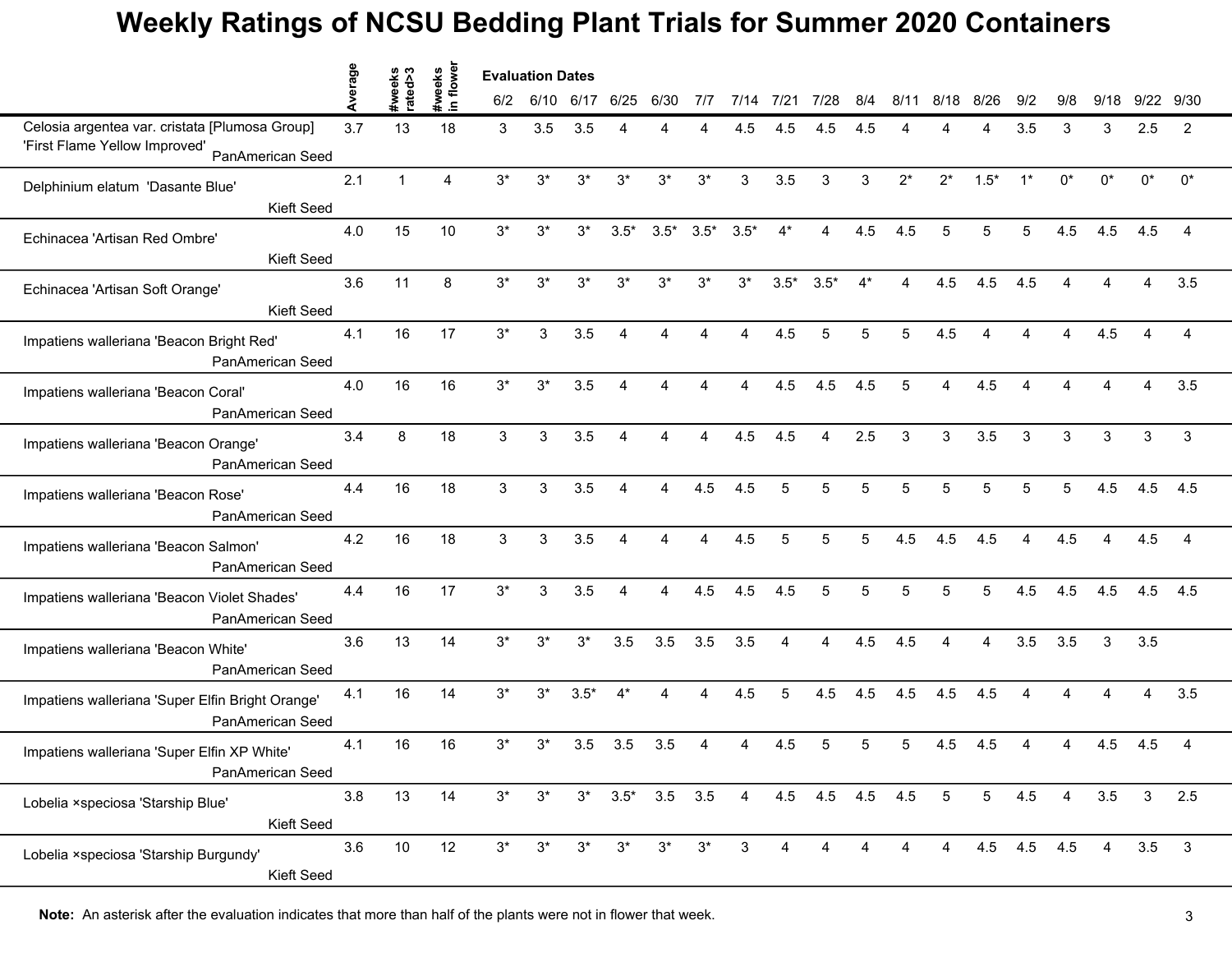|                                                                       | verage |                   |                     | <b>Evaluation Dates</b> |             |              |            |                     |        |                 |                        |         |                |                 |       |                   |     |              |              |                   |                |
|-----------------------------------------------------------------------|--------|-------------------|---------------------|-------------------------|-------------|--------------|------------|---------------------|--------|-----------------|------------------------|---------|----------------|-----------------|-------|-------------------|-----|--------------|--------------|-------------------|----------------|
|                                                                       |        | #weeks<br>rated>3 | #weeks<br>in flower | 6/2                     | 6/10        | 6/17         | 6/25       | 6/30                | 7/7    | 7/14            | $7/2^7$                | 7/28    | 8/4            | 8/11            | 8/18  | 8/26              | 9/2 | 9/8          | 9/18         |                   | 9/22 9/30      |
| Lobelia ×speciosa 'Starship Deep Rose'                                | 3.1    | 9                 | 12                  | $3^*$                   | 3*          | $3^*$        | $3^*$      | $3^*$               | 3      | 3.5             | 3.5                    |         |                |                 |       |                   |     | 3.5          | 1.5          | 1.5               | $1^*$          |
| Kieft Seed                                                            |        |                   |                     |                         |             |              |            |                     |        |                 |                        |         |                |                 |       |                   |     |              |              |                   |                |
| Lobelia ×speciosa 'Starship Scarlet Bronze Leaf'<br><b>Kieft Seed</b> | 3.3    | 9                 | 10                  | $3*$                    | $3^{\star}$ | $3^{\ast}$   | $3^{\ast}$ | $3^*$               | $3^*$  | $3.5*$          | $4^*$                  | Δ       |                |                 |       | $\Delta$          | 4   | 3.5          | 2.5          | 2.5               | $\overline{2}$ |
| Mandevilla 'Sun Parasol Mitebuster Red'<br><b>Suntory Flowers</b>     | 4.0    | 15                | 16                  | 3                       | 3           | 3            | 3.5        | 3.5                 | $3.5*$ | $3.5*$          | 4                      | 4       | 4.5            | 4.5             | 4.5   | 4.5               | 4.5 | 4.5          | 4.5          | 4.5               | 4.5            |
| Petunia 'Surfinia Purple Starshine'<br><b>Suntory Flowers</b>         | 3.6    | 12                | 14                  | 3                       | 3           | 3.5          | 3.5        | 4                   |        | Δ               | 4.5                    | 5       | 4.5            | 5               | 4.5   | 4.5               | 3.5 | $3^*$        | $2^*$        | $1.5*$            | $1^*$          |
| Petunia ×hybrida 'Bee's Knees'<br><b>Ball FloraPlant</b>              | 3.5    | 9                 | 18                  | 3                       | 3           | 3            | 3          | 3                   | 3      | 3.5             |                        | 4.5     | 4.5            | 4.5             | 4.5   |                   |     | 3.5          | 3            | 2.5               | 2              |
| Petunia ×hybrida 'Easy Wave Silver'<br>PanAmerican Seed               | 3.5    | 11                | 17                  | 3                       | 3           | 3.5          | 3.5        | $\overline{a}$      | 4      | 4               | 4.5                    | 4.5     | $\overline{4}$ | 2.5             | $3*$  | 3.5               | 3.5 | 3.5          | 3            | 3                 | 2.5            |
| Petunia ×hybrida 'Easy Wave Violet'<br>PanAmerican Seed               | 3.8    | 13                | 17                  | 3                       | 3           | 3.5          | 4          | 4.5                 | 4.5    | 4.5             | $\Delta$               | 4.5     | $\overline{a}$ | 2.5             | $3^*$ | 3                 | 4   | 4.5          | 4.5          | 4.5               | 3.5            |
| Petunia ×hybrida 'Headliner Dark Violet Picotee<br>21'<br>Selecta One | 3.4    | 11                | 16                  | 3                       | 3.5         | 3.5          | 3.5        | 4                   | Δ      | 4               | 3.5                    | 3.5     | 3.5            | 2.5             | $3^*$ | $3^*$             | 3   | 3            | 3            | 3.5               | 3.5            |
| Petunia ×hybrida 'Headliner Electric Purple Sky'<br>Selecta One       | 3.3    | $\boldsymbol{9}$  | 16                  | 3                       | 3           | 3            | 3.5        | 3.5                 | 3.5    | 3.5             |                        |         |                | 3.5             | $3*$  | $3^*$             | 3   | 3.5          | 3            | 3                 | 3              |
| Petunia ×hybrida 'Shock Wave Purple Tie Dye'<br>PanAmerican Seed      | 3.2    | 11                | 14                  | 3                       | 3           | 3            | 3.5        | 4                   | 4      | 4               | 4.5                    | 4.5     | 4.5            | 4               | 4     | 3.5               | 3.5 | $2.5*$       | $1^*$        | $1^*$             | $0^*$          |
| Salvia canariensis 'Lancelot'<br>PanAmerican Seed                     | 3.9    | 17                | 10                  | $3^*$                   | $3.5*$      | $3.5*$       | $4^*$      | $4^*$               |        |                 | $4^*$                  | 4.5     | 4.5            | 5               | 4.5   | 4                 | 3.5 | 3.5          | 3.5          | 3.5               | 3.5            |
| Scaevola aemula 'Surdiva Blue Violet'<br><b>Suntory Flowers</b>       | 3.8    | 17                | 18                  | 3                       | 3.5         | 3.5          | 3.5        | 3.5                 | 3.5    | 3.5             | $\boldsymbol{\Lambda}$ | 4       | 4              | 4.5             |       |                   |     |              |              | 3.5               | 3.5            |
| Scaevola aemula 'Surdiva Fashion Pink'<br><b>Suntory Flowers</b>      | 3.9    | 17                | 18                  | 3                       | 3.5         | 3.5          | 3.5        | 3.5                 | 3.5    | 3.5             |                        | 4.5     |                | 4.5             |       |                   | 4.5 | 4.5          | 4.5          |                   |                |
| Scaevola aemula 'Surdiva Purple'<br><b>Suntory Flowers</b>            | 3.3    | 10                | 18                  | $\mathbf{3}$            | 3           | $\mathbf{3}$ |            |                     |        | 3.5 3.5 3.5 3.5 | $\overline{4}$         | 4       | 3.5            | $\mathbf{3}$    |       | $3.5$ $3.5$ $3.5$ |     | $\mathbf{3}$ | $\mathbf{3}$ | 3                 | $\overline{2}$ |
| Solanum melongena 'Asian Delight'<br>PanAmerican Seed                 | 3.7    | 16                | 16                  | $3^*$                   | $3^*$       |              |            | 3.5 3.5 3.5 3.5 3.5 |        |                 | 4                      | 4.5 4.5 |                | $5\overline{)}$ |       | 4.5 3.5 3.5 3.5   |     |              |              | $3.5$ $3.5$ $3.5$ |                |